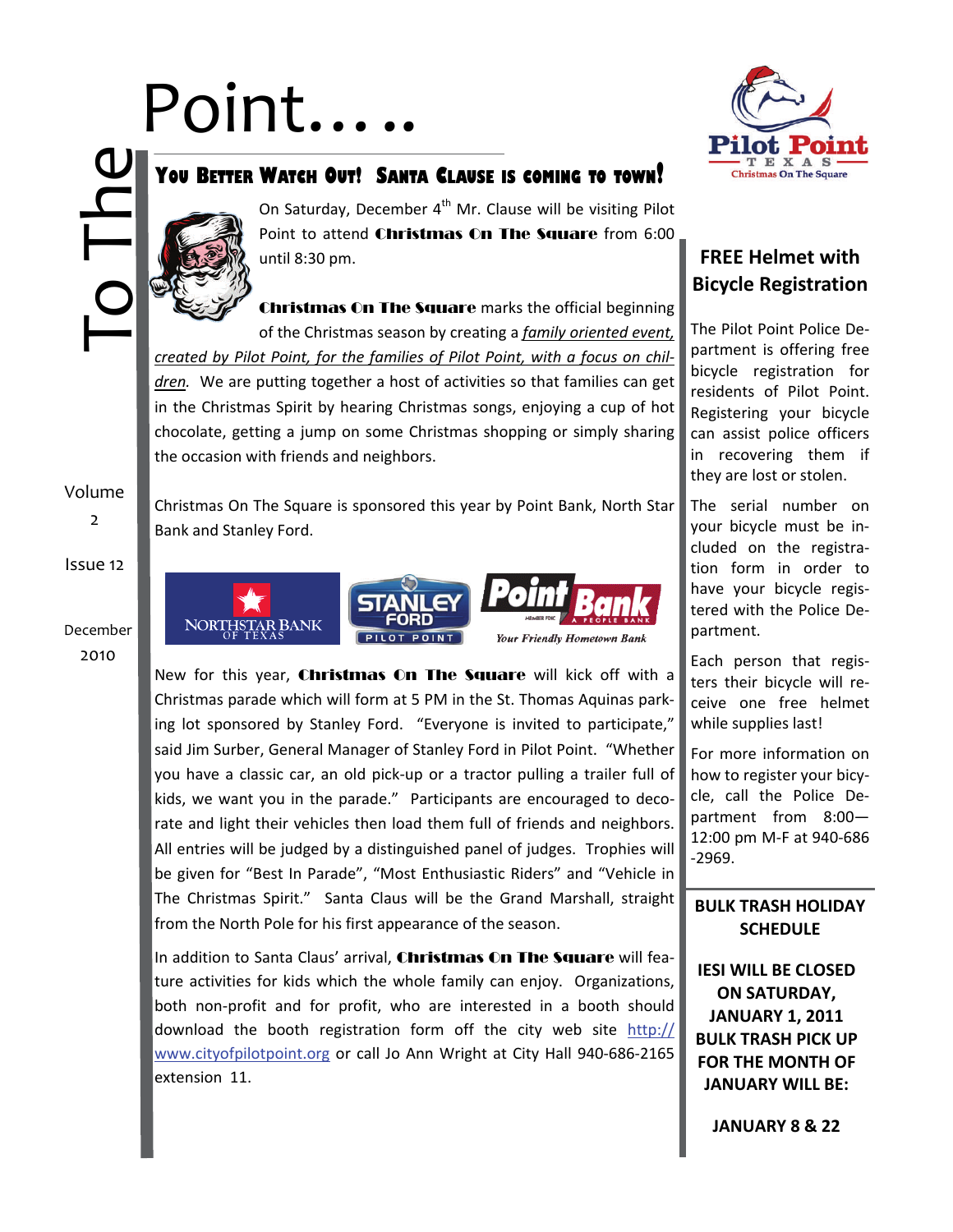|       | <b>CALENDAR OF EVENTS</b>                  |                       | Wed.  | December 8                        | 11:00 am $-$ 11:25 am                     |
|-------|--------------------------------------------|-----------------------|-------|-----------------------------------|-------------------------------------------|
|       |                                            |                       |       | Little Listeners Storytime        |                                           |
| Wed.  | November 24                                | 5:00 pm               |       | Pilot Point Library               | Ages 3, 4 & 5 - FREE                      |
|       | Christmas on the Square                    |                       | Sun.  | December 12                       | $2:00$ pm                                 |
|       | <b>Booth Registration Due</b>              |                       |       | Home Town Christmas Concert       |                                           |
| Thur. | November 25                                | <b>CLOSED</b>         |       |                                   | The Opera House Singers of Pilot Point    |
|       | City Offices Closed for Thanksgiving       |                       |       | All are Welcome!                  | Pilot Point Opera House - Free Admission, |
| Fri.  | November 26                                | <b>CLOSED</b>         |       |                                   |                                           |
|       | City Offices Closed for Thanksgiving       |                       | Mon.  | December 13                       | 6:30 pm                                   |
| Mon.  | November 29                                | 6:30 pm               |       | <b>City Council Meeting</b>       |                                           |
|       | <b>City Council Meeting</b>                |                       |       | City Hall - Council Chambers      |                                           |
|       | City Hall - Council Chambers               |                       | Wed.  | December 15                       | 11:00 am $-$ 11:25 am                     |
| Wed.  | December 1<br>$9:00$ am                    |                       |       | Little Listeners Storytime        |                                           |
|       | Keep Pilot Point Beautiful Meeting         |                       |       | Pilot Point Library               | Ages 3, 4 & 5 - FREE                      |
|       | City Hall - Council Chambers               |                       | Thur. | December 16                       | $11:30$ am                                |
|       |                                            |                       |       | Chamber Luncheon                  |                                           |
| Wed.  | December 1                                 | 11:00 am $-$ 11:25 am |       | Lantana Resort & Marina           |                                           |
|       | Little Listeners Storytime                 |                       |       |                                   |                                           |
|       | Pilot Point Library                        | Ages 3, 4 & 5 - FREE  | Sat.  | December 18                       | $7:00$ am                                 |
| Thur. | December 2                                 | 10:00 am $-$ 2:00 pm  |       | <b>Bulk Trash Pickup</b>          |                                           |
|       | American Red Cross Blood Drive             |                       | Tues. | December 21                       | 1:00 pm $-$ 4:00 pm                       |
|       | City Hall - Council Chambers               |                       |       | <b>Christmas Gift Making</b>      |                                           |
| Fri.  | December 3                                 | $7:00$ pm $-11:00$ pm |       | Pilot Point Library               | Ages 6 to $17$ – FREE                     |
|       | 6 <sup>th</sup> Annual Toy Drive           |                       | Wed.  | December 22                       | 11:00 am $-$ 11:25 am                     |
|       | Pilot Point Parish Hall -925 N Charcut     |                       |       | Little Listeners Storytime        |                                           |
|       | Open to the Public - Bring 1 Unwrapped Toy |                       |       | Pilot Point Library               | Ages 3, 4 & 5 - FREE                      |
|       | Live Band, Food, Wine, Beer & Margaritas   |                       | Thur. | December 23                       | <b>CLOSED</b>                             |
| Sat.  | December 4                                 | 7:00 am               |       | City Offices Closed for Christmas |                                           |
|       | <b>Bulk Trash Pickup</b>                   |                       | Fri.  | December 24                       | <b>CLOSED</b>                             |
|       |                                            |                       |       | City Offices Closed for Christmas |                                           |
| Sat.  | December 4                                 | $6:00 - 8:30$ pm      |       |                                   |                                           |
|       | Christmas on the Square & Parade           |                       | Wed.  | December 29                       | 11:00 am $-$ 11:25 am                     |
| Sat.  | December 4                                 | $6:00 - 8:30$ pm      |       | Little Listeners Storytime        |                                           |
|       | Keep Pilot Point Beautiful                 |                       |       | Pilot Point Library               | Ages 3, 4 & 5 - FREE                      |
|       | Drawing for HDTV Flat Screen               |                       | Fri.  | December 31                       | <b>CLOSED</b>                             |
|       | Raffle: 1 for \$1 or 6 for \$5             |                       |       |                                   | City Offices Closed for New Years Eve     |